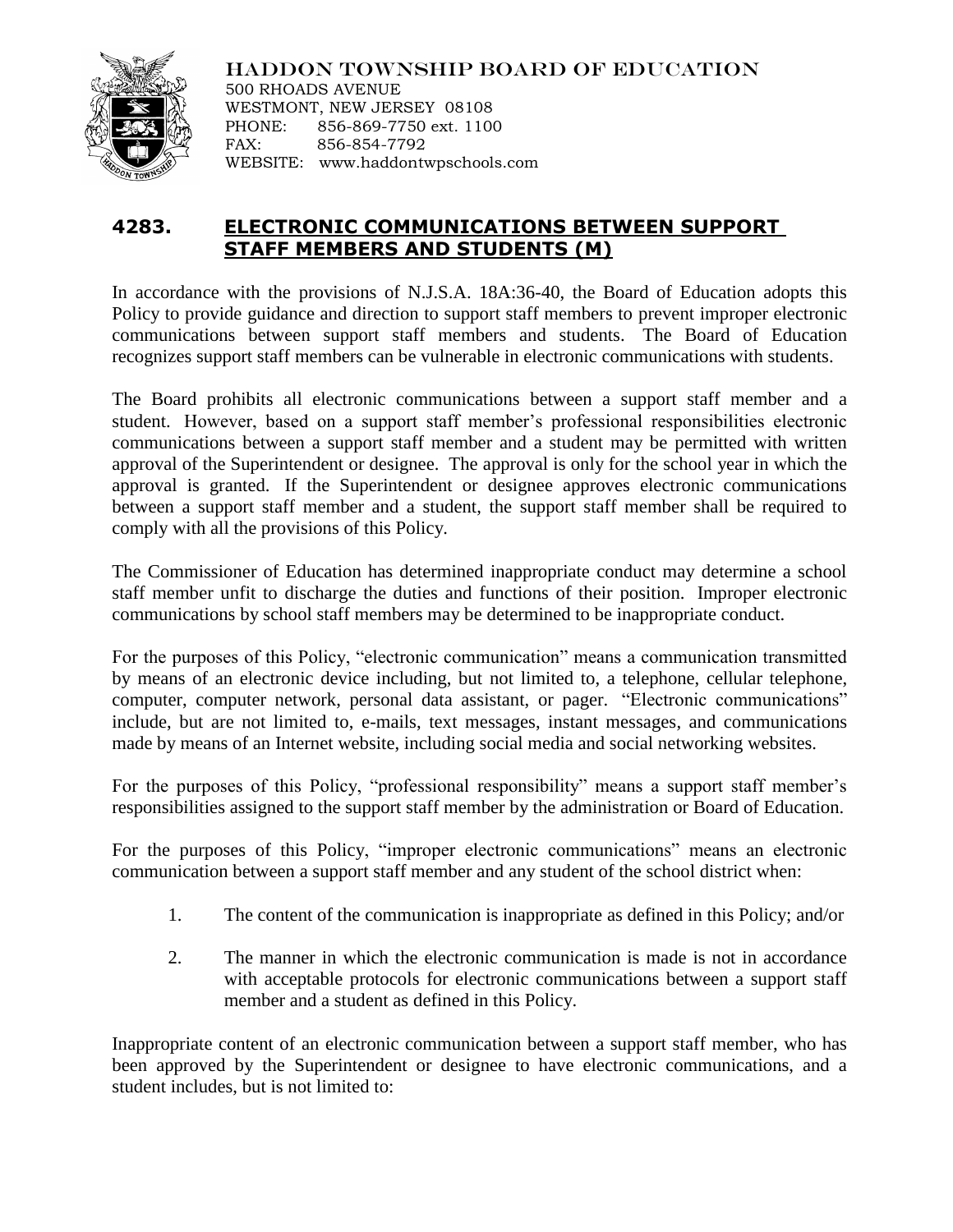- 1. Communications of a sexual nature, sexually oriented humor or language, sexual advances, or content with a sexual overtone;
- 2. Communications involving the use, encouraging the use, or promoting or advocating the use of alcohol or tobacco, the illegal use of prescription drugs or controlled dangerous substances, illegal gambling, or other illegal activities;
- 3. Communications regarding the support staff member's or student's past or current romantic relationships;
- 4. Communications which include the use of profanities, obscene language, lewd comments, or pornography;
- 5. Communications that are harassing, intimidating, or bullying;
- 6. Communications requesting or trying to establish a personal relationship with a student beyond the support staff member's professional responsibilities;
- 7. Communications related to personal or confidential information regarding another school staff member or student; and
- 8. Communications between the support staff member and a student that the Commissioner of Education would determine to be inappropriate in determining the support staff member is unfit to discharge the duties and functions of their position.

The following acceptable protocols for all electronic communications between a support staff member, who has been approved by the Superintendent or designee to have electronic communications, and a student shall be followed:

- 1. E-Mail Electronic Communications Between a Support Staff Member and a Student
	- a. All e-mails between a support staff member and a student must be sent or received through the school district's e-mail system. The content of all emails between a support staff member and a student shall be limited to the staff member's professional responsibilities regarding the student.
	- b. A support staff member shall not provide their personal e-mail address to any student. If a student sends an e-mail to a support staff member's personal e-mail address, the staff member shall respond to the e-mail through the school district e-mail system and inform the student his/her personal e-mail address shall not be used for any electronic communication between the support staff member and the student.
	- c. A support staff member's school district e-mail account is subject to review by authorized school district officials. Therefore, a support staff member shall have no expectation of privacy on the school district's e-mail system.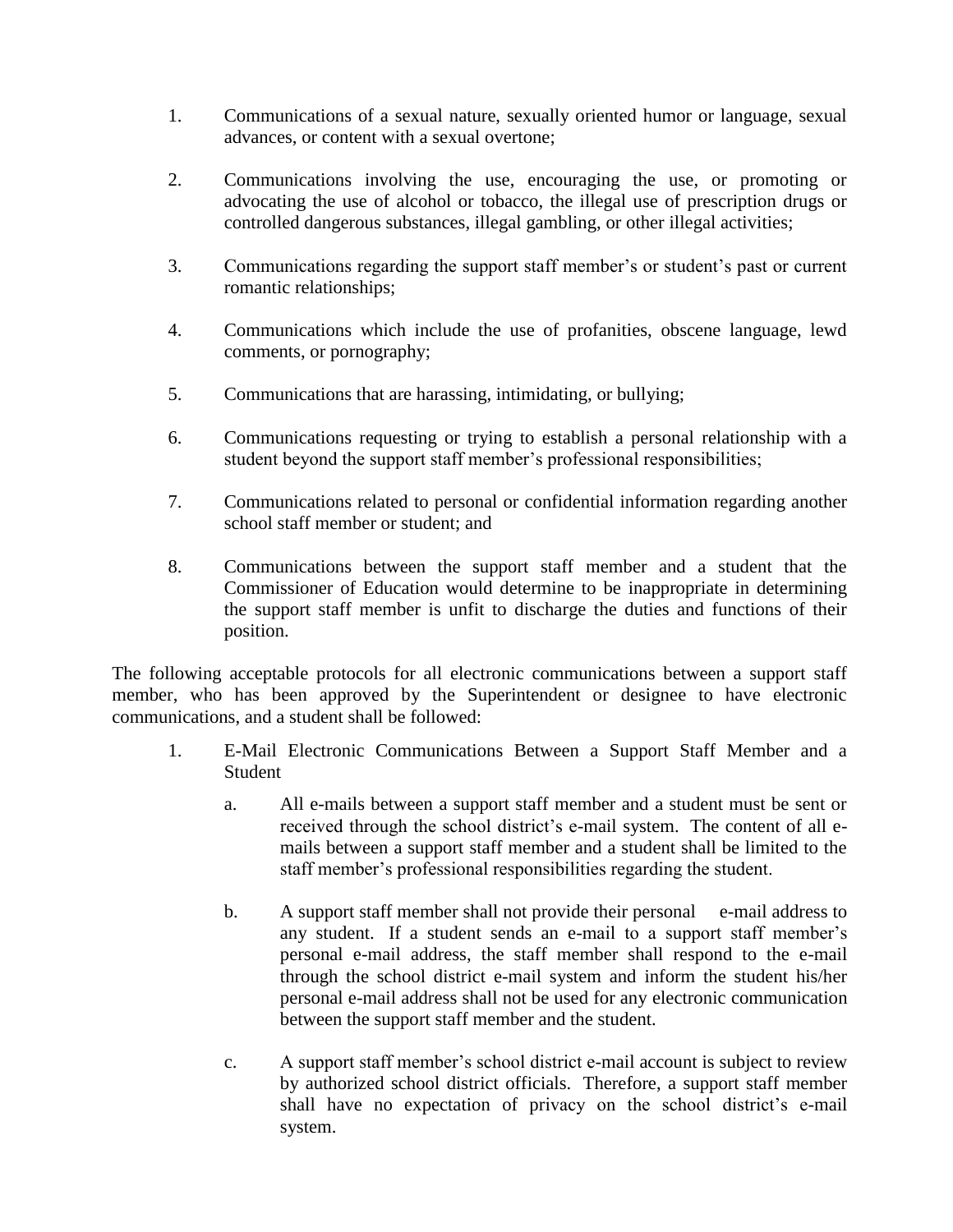- 2. Cellular Telephone Electronic Communications Between a Support Staff Member and a Student
	- a. Communications between a support staff member and a student via a personal cellular telephone shall be prohibited.
		- (1) However, a support staff member may, with prior approval of the Principal or designee, communicate with a student using their personal cellular telephone if the need to communicate is directly related to the support staff member's professional responsibilities for a specific purpose such as a field trip, athletic event, cocurricular activity, etc. Any such approval for cellular telephone communications shall not extend beyond the specific field trip, athletic event, co-curricular activity, etc. approved by the Principal or designee.
- 3. Text Messaging Electronic Communications Between Support Staff Members and Students
	- a. Text messaging communications between a support staff member and an individual student are prohibited.
		- (1) However, a support staff member may, with prior approval of the Principal or designee, text message students provided the need to text message is directly related to the support staff member's professional responsibilities regarding the student. Any such text message must be sent to every student in the class or every member of the co-curricular activity. Any such approval for text messaging shall not extend beyond the activity approved by the Principal or designee.
- 4. Social Networking Websites and other Internet-Based Social Media Electronic Communications Between Support Staff Members and a Student
	- a. A support staff member is prohibited from communicating with any student through the support staff member's personal social networking website or other Internet-based website. Communications on personal websites are not acceptable between a support staff member and a student.
	- b. A support staff member shall not accept "friend" requests from any student on their personal social networking website or other Internet-based social media website. Any communication sent by a student to a support staff member's personal social networking website or other Internet-based social media website shall not be responded to by the support staff member and shall be reported to the Principal or designee by the support staff member.
	- c. If a support staff member has a student(s) as a "friend" on their personal social networking website or other Internet-based social media website they must permanently remove them from their list of contacts upon Board adoption of this Policy.